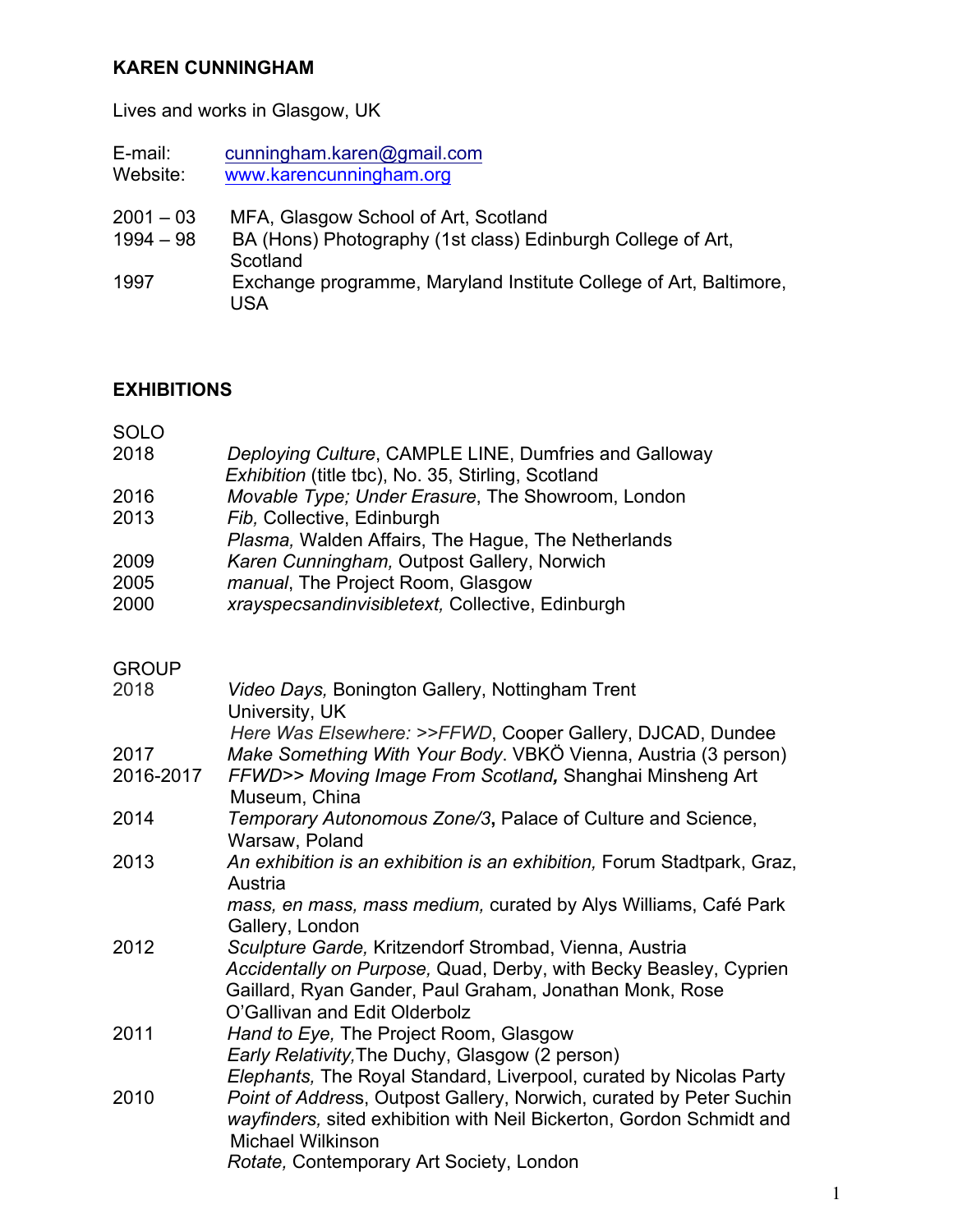|      | If You Can Hold Your Breath, Ceri Hand Gallery, Liverpool                |
|------|--------------------------------------------------------------------------|
|      | Being is what it is, London, curated by Matthew Richardson               |
| 2009 | Lobby, Cell Project Space, London, curated by Stefano Calligaro          |
|      | Natural Order, Glasgow School of Art, Glasgow                            |
|      | <b>Preparatory Ways, Transmission Gallery, Glasgow</b>                   |
| 2008 | The Long Take, MOOT Gallery, Nottingham                                  |
|      | Karen Cunningham, Luca Frei, Babak Ghazi, Glasgow International          |
|      | Glasgow                                                                  |
|      | Assembly, Tim Facey, Kevin Hutcheson and Gordon Schmidt,                 |
|      | Glasgow                                                                  |
| 2007 | The Synesthesiacs Sketchbook, 126 Galway, Ireland                        |
|      | mindblowing, Intermedia, CCA, Glasgow (2 person)                         |
| 2006 | For Seasons of Reason, Glasgow (2 person)                                |
|      | Not Yet Night 3 The Embassy, Edinburgh, curated by Babak Ghazi           |
| 2005 | EVERYTHING MUST GO, Workplace Gallery, Gateshead                         |
| 2004 | The Birthday Party, Collective, Edinburgh                                |
|      | <b>INBOX: Glasgow, National Centre for the Arts, Mexico City, Mexico</b> |
| 2003 | ON ALL BRITISH BREATH, video works, Edric Audio Visual,                  |
|      | Manchester                                                               |
|      | how to undo spells with string, Intermedia, CCA, Glasgow                 |
| 2001 | Blind Date, Miroslav Kraljević Zagreb, Croatia (2 person)                |

# **SCREENINGS & EVENTS**

| 2018 | Its origins are indeterminate, Whitechapel Gallery, London,<br>curated by Erik Martinson                                              |
|------|---------------------------------------------------------------------------------------------------------------------------------------|
| 2017 | Make Something (Seen) With Your Body, screening for the opening<br>of the exhibition, VBKÖ Vienna, Austria                            |
| 2016 | The Hallucinating Edge, screening event, Red Brick Art Museum,<br>Beijing, China                                                      |
|      | Like slow breathing, it seemed to emanate from inside the walls, LUX<br>Salon, London, curated by Erik Martinson                      |
| 2015 | Ripples on the Pond, screening event, CCA Glasgow                                                                                     |
|      | Touring Video Programme curated by Steven Cairns, touring to Spike<br>Island, S1, Transmission, Eastside Projects, Castlefield & ICA, |
|      | London                                                                                                                                |
|      | Factish Field Symposium, Edinburgh College of Art, Edinburgh                                                                          |
|      | Double Back, screening curated by Robert Lye, Store Association,<br>London                                                            |
|      | BALDACHI, video programme, Forum Stadtpark, Graz, Austria                                                                             |
| 2013 | Four Cities, More Women, The Nightingale Cinema, Chicago, USA                                                                         |
|      | Quantum Leap, The Embassy, Edinburgh and Malmo Konsthall,<br>Sweden                                                                   |
|      | An Endless Theatre; the convergence of contemporary art and                                                                           |
|      | anthropology in observational cinema, screening event and                                                                             |
|      | symposium, University of Edinburgh, Edinburgh                                                                                         |
| 2012 | Artists Moving Image Festival, Tramway, Glasgow                                                                                       |
| 2011 | National Touring Video, screening selected by Benjamin Cook, LUX                                                                      |
| 1999 | Pixelvision, internationally touring video programme selected by<br>Collective, Edinburgh                                             |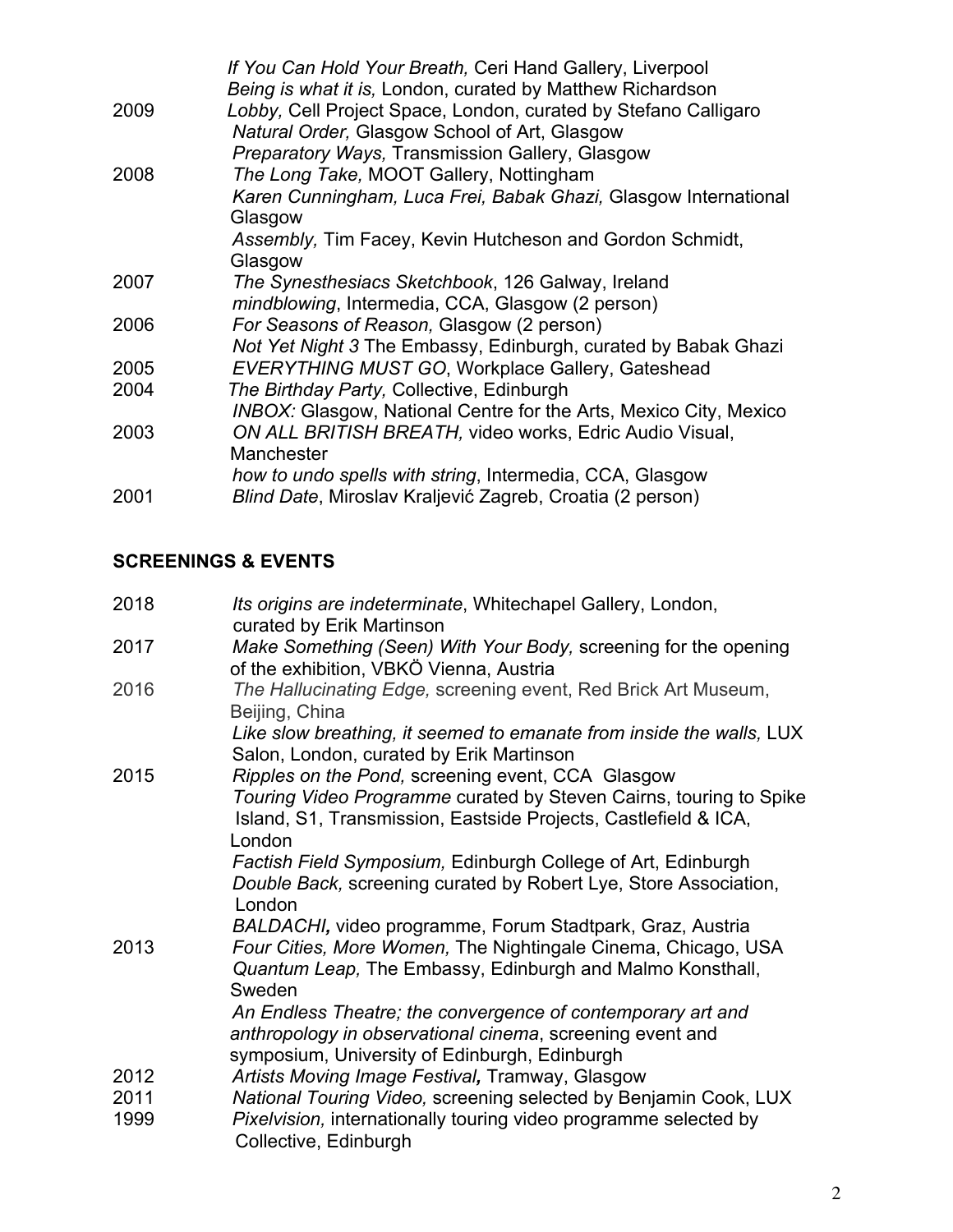### **RESIDENCIES**

| Scottish Arts Council, Artist in Residence, Amsterdam, The   |
|--------------------------------------------------------------|
| <b>Netherlands</b>                                           |
| Pilot Summer School, Cove Park, Scotland                     |
| British Council/New Media Scotland Residency, Split, Croatia |
| Visual Artists in Residence, Villa Walberta, Munich, Germany |
|                                                              |

# **COMMISSIONS**

| 2016 | Movable Type; Under Erasure (2016, HD video, colour, sound, 13min  |
|------|--------------------------------------------------------------------|
|      | 30sec), commissioned by LegionTV, London                           |
| 2013 | Fib (2013, HD video, colour, sound, 22min 29 sec), commissioned by |

Collective, Edinburgh and LUX, London

### **CURATORIAL PROJECTS**

\* curated by The Open Eye Club

| 2017<br>the  | Make Something (Seen) With Your Body, screening for the opening of                                                                                                                                         |
|--------------|------------------------------------------------------------------------------------------------------------------------------------------------------------------------------------------------------------|
|              | exhibition                                                                                                                                                                                                 |
| 2014<br>and  | Viewfinders, Artists Moving Image programme at Tramway, Glasgow                                                                                                                                            |
|              | part of GENERATION: 25 Years of Contemporary Art in Scotland                                                                                                                                               |
| 2013-14      | The Anthropology Effect, programme of video and accompanying<br>essays commissioned by MAP magazine.                                                                                                       |
| 2013         | An Endless Theatre; the convergence of contemporary art and<br>anthropology in observational cinema, University of Edinburgh (with Dr<br>Richard Baxstrom)                                                 |
| 2011         | Hand to Eye, The Project Room, Glasgow                                                                                                                                                                     |
| 2008         | Karen Cunningham, Luca Frei, Babak Ghazi, Glasgow International<br>* The Human Arc Tramway, Glasgow                                                                                                        |
| 2007         | * The Reflex Effect The Project Room, Glasgow<br>* I see prisms, 126, Galway, Ireland                                                                                                                      |
| 2006         | * The Social Contract The Project Room, Glasgow<br>* bazaar, Tramway, Glasgow<br>* totally P.C., CCA cinema, part of Glasgow International, Glasgow<br>* This is not a painting, The Project Room, Glasgow |
| 2005<br>2001 | * PREMIERE, The Project Room, Glasgow<br>A Practice Room (for amateurs), Collective, Edinburgh                                                                                                             |
|              |                                                                                                                                                                                                            |

### **CATALOGUES**

2017 *Current: Moving Image from Scotland*, (Pub. Shanghai Minsheng Art Museum, China) 2015 *Ripples on the Pond*, Gallery of Modern Art, Glasgow, (Pub. Affiliate Imprint, Glasgow)